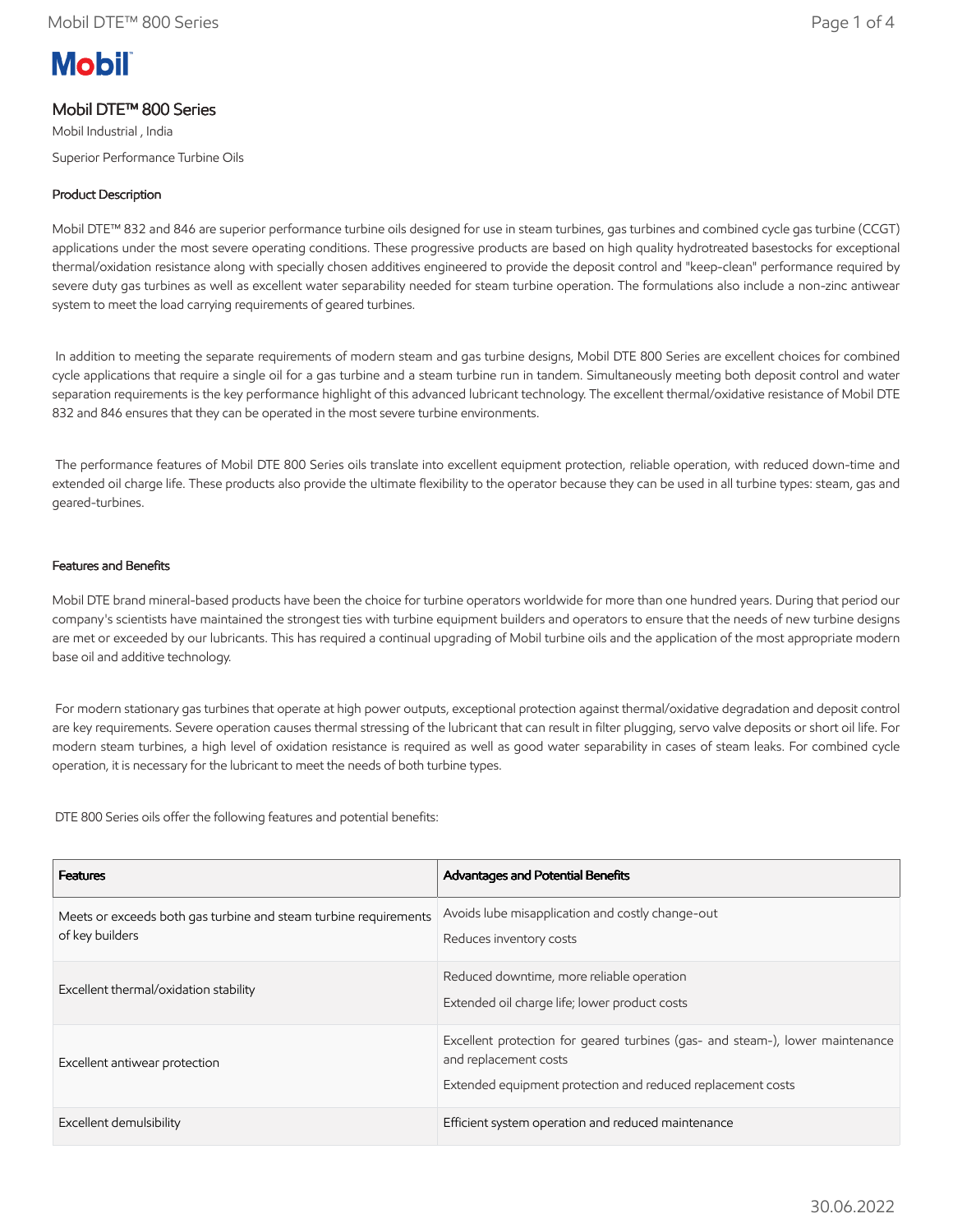## Mobil DTE™ 800 Series Page 2 of 4

### Applications

Mobil DTE 832 and 846 are superior performance turbine oils designed for use in steam and gas turbine oil systems, direct- or gear-coupled and turbine speed control mechanisms. Specific applications include:

•Combined cycle (CCGT) electric power generation applications including those with a common circulation system for the steam turbine and gas turbine.

•Lubrication of steam turbine or gas turbine units used for electric power generation, natural gas pipeline transmission, process operations and cogeneration plants.

#### Specifications and Approvals

| This product has the following approvals: | 832 | 846 |
|-------------------------------------------|-----|-----|
| GE Power (former Alstom Power) HTGD 90117 |     | X   |
| Siemens TLV 901304                        | Х   | ⋏   |
| Siemens TLV 901305                        |     | X   |

| This product is recommended for use in applications requiring: | 832 | 846 |
|----------------------------------------------------------------|-----|-----|
| GE Power GEK 28143B                                            |     |     |

| This product meets or exceeds the requirements of: | 832         | 846                   |
|----------------------------------------------------|-------------|-----------------------|
| DIN 51515-1:2010-02                                | $\times$    | $\mathsf X$           |
| DIN 51515-2:2010-02                                | $\times$    | X                     |
| GE Power GEK 101941A                               | $\times$    |                       |
| GE Power GEK 107395A                               | $\mathsf X$ |                       |
| GE Power GEK 121608                                | $\times$    |                       |
| GE Power GEK 28143A                                | $\times$    | $\times$              |
| GE Power GEK 32568K                                | $\mathsf X$ |                       |
| GE Power GEK 46506D                                | $\mathsf X$ |                       |
| JIS K-2213 Type 2                                  | $\times$    | $\times$              |
| Siemens Industrial Turbo Machinery MAT 812101      | X           |                       |
| Siemens Industrial Turbo Machinery MAT 812102      |             | $\mathsf X$           |
| Siemens Industrial Turbo Machinery MAT 812106      | $\mathsf X$ |                       |
| Siemens Industrial Turbo Machinery MAT 812107      |             | $\times$              |
| Siemens Industrial Turbo Machinery MAT 812108      | $\times$    |                       |
| Siemens Industrial Turbo Machinery MAT 812109      |             | $\boldsymbol{\times}$ |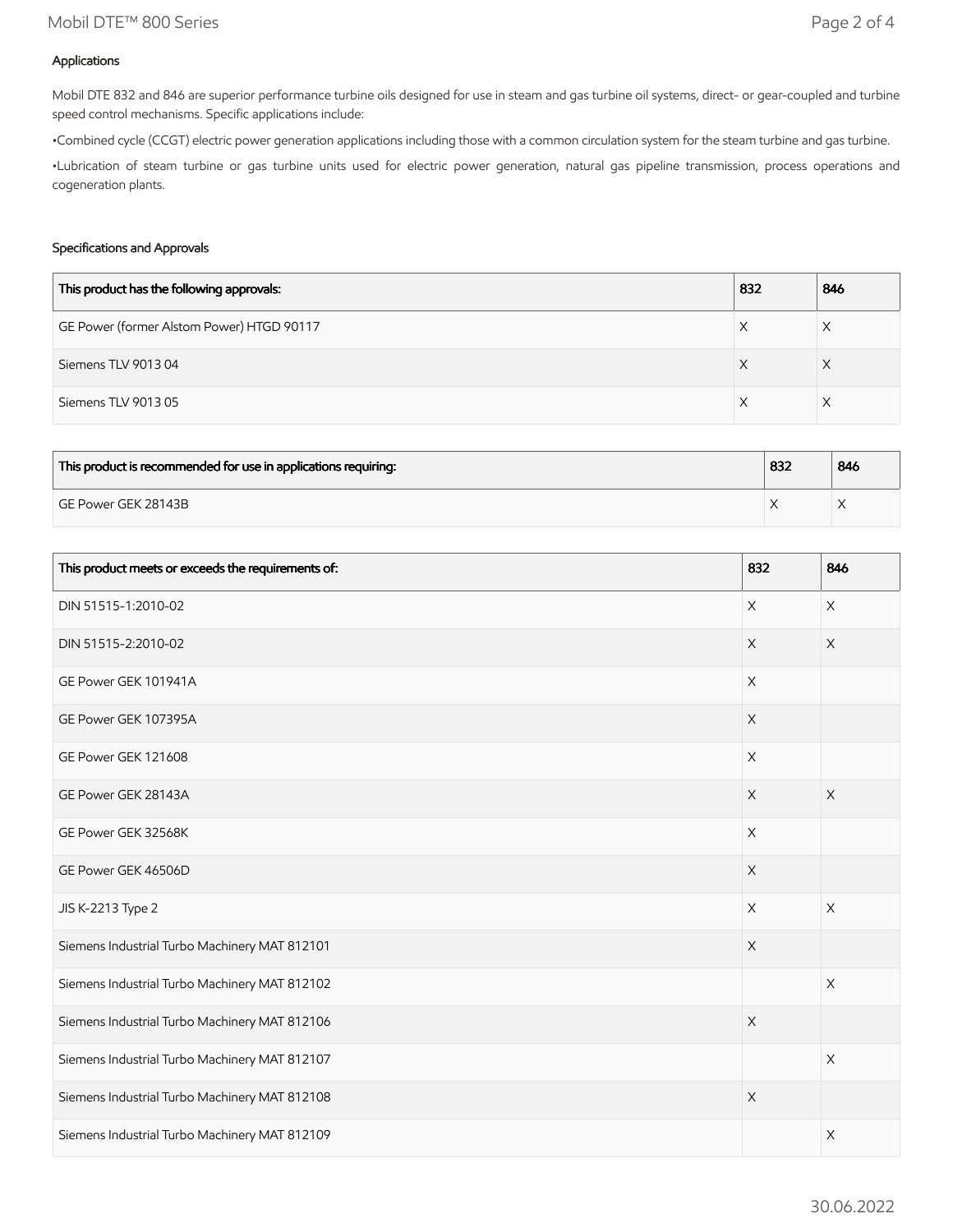| This product meets or exceeds the requirements of: | 832       | 846 |
|----------------------------------------------------|-----------|-----|
| Siemens Westinghouse PD-55125Z3                    | $\lambda$ |     |
| Solar Turbines ES 9-224, Class II                  | ⌒         |     |

## Properties and Specifications

| Property                                                       | 832            | 846                 |
|----------------------------------------------------------------|----------------|---------------------|
| Grade                                                          | <b>ISO 32</b>  | <b>ISO 46</b>       |
| Air Release Time, 50 C, min, ASTM D3427                        | $\overline{4}$ | $\overline{4}$      |
| Copper Strip Corrosion, 3 h, 100 C, Rating, ASTM D130          | 1A             | 1A                  |
| Emulsion, Time to 0 mL Emulsion, 54 C, min, ASTM D1401         | 15             | 15                  |
| FZG Scuffing, Fail Load Stage, A/8.3/90, ISO 14635-1           | 9              | 9                   |
| Flash Point, Cleveland Open Cup, °C, ASTM D92                  | 224            | 244                 |
| Foam, Sequence I, Stability, ml, ASTM D892                     | $\mathsf O$    | $\mathsf{O}\xspace$ |
| Foam, Sequence I, Tendency, ml, ASTM D892                      | 20             | 20                  |
| Foam, Sequence II, Stability, ml, ASTM D892                    | $\mathbf 0$    | $\mathsf{O}\xspace$ |
| Foam, Sequence II, Tendency, ml, ASTM D892                     | 20             | 20                  |
| Foam, Sequence III, Stability, ml, ASTM D892                   | $\mathbf 0$    | $\mathsf O$         |
| Foam, Sequence III, Tendency, ml, ASTM D892                    | 20             | 20                  |
| Kinematic Viscosity @ 100 C, mm2/s, ASTM D445                  | 5.4            | 6.2                 |
| Kinematic Viscosity @ 40 C, mm2/s, ASTM D445                   | 29.6           | 42.4                |
| Pour Point, °C, ASTM D97                                       | $-30$          | $-30$               |
| Rotating Pressure Vessel Oxidation Test, min, ASTM D2272       | 1200           | 1100                |
| Rust Characteristics, Procedure A, ASTM D665                   | PASS           | <b>PASS</b>         |
| Rust Characteristics, Procedure B, ASTM D665                   | <b>PASS</b>    | PASS                |
| Specific Gravity, 15.6 C/15.6 C, ASTM D1298                    |                | 0.87                |
| Specific Gravity, 15.6 C/15.6 C, ASTM D4052                    | 0.86           |                     |
| Turbine Oil Stability Test, Life to 2.0 mg KOH/g, h, ASTM D943 | 10,000+        | $10,000+$           |
| Viscosity Index, ASTM D2270                                    | 110            | 106                 |

Health and Safety